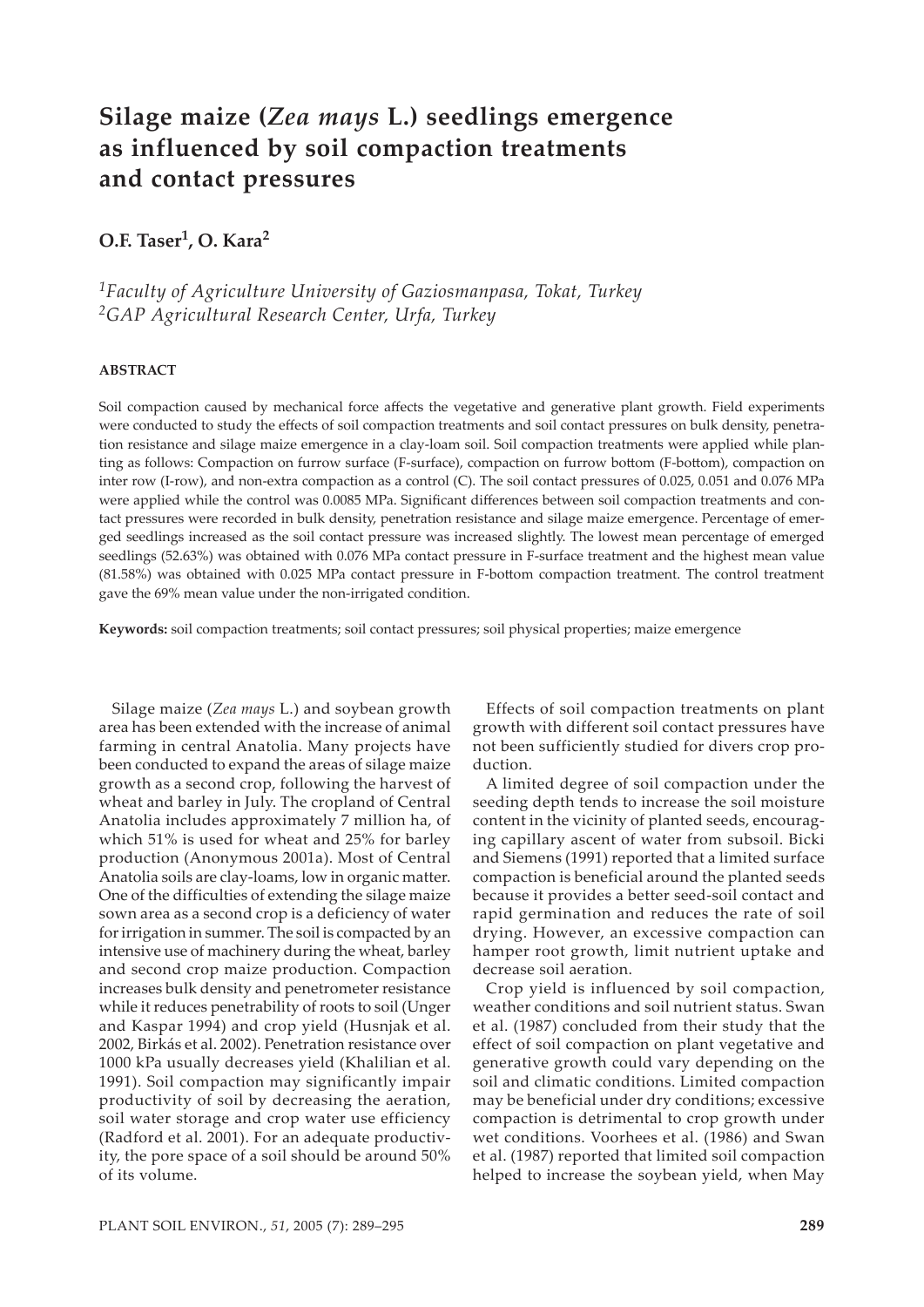through August rainfall was less than 360 mm in Minnesota (USA). A similar study was performed by Gameda et al. (1983) who found that when May through September rainfall was less than 360 mm in Quebec (Canada), corn yield increased as tire-soil contact pressure was increased slightly. Above the 530 mm rainfall, corn yield decreased as tire-soil contact pressure was increased.

Some researchers explained that soil compaction by traffic might have an effect on yield. Ngunjiri and Siemens (1995) concluded that the corn yield was affected by wheel traffic compaction. The yield was found significantly lower on entire plot compaction treatment than the yield from no wheel compaction on rows and between rows compaction treatments. Similar results were presented by Bayhan et al. (2002). Honsson and Reeder (1994) reported that repeated wheel traffic on agricultural soils in seven different countries of Europe and North America caused 14% crop yield loss. As penetrometer resistance increased, mean emergence date was delayed and percentage of emerged seedling decreased. Bilbro and Wanjura (1982), Unger and Kaspar (1994) came to similar conclusions. They suggested that field traffic treatments resulted in soil compaction and decreased yield.

Many others examined the effect of soil compaction on crop growth and yield. In some of these studies, compactions were applied on inter-rows, furrow surface, and then yields were evaluated and compared. Effects of furrow bottom compaction on second crop silage maize germination as well as the other compaction treatments with different soil contact pressures have not been studied sufficiently so far.

In this study, effects of different soil compaction treatments and contact pressures on second crop silage maize emergence were investigated under clay-loam soil conditions. Seeds were planted into the soil in July with adequate moisture content and were not irrigated during the period of emergence.

## **MATERIAL AND METHODS**

## **Description of the study area**

Field experiments were conducted on the research area of Agricultural Faculty of Gaziosmanpasa University, Turkey, in July 2001. Soil in experimental plots was clay-loam (23.69% sand, 37.21% silt and 39.10% clay). The soils had 0.024% of total salt, 1.68% of organic matter, 3.84% Ca, 20 mg/kg P and 95 mg/kg K. The experimental soils were slightly alkaline (pH 7.7). The altitude is 580 m. According to the records of last 35 years, average

annual precipitation is 444 mm, air temperature is 12°C and relative humidity is 61% (Anonymous 2001b). During the experimentation, average minimum and maximum air temperatures were 20.58°C and 32.76°C, daily relative humidity was 59.2%. Precipitation was not recorded.

#### **Field procedures and soil measurements**

Experiments were planned in a randomised complete block design with three replications. Plots inside the blocks were 3 m wide and 20 m long. Trials were conducted after growing season of wheat. Soil was tilled by tillage tools plough, field cultivator and disc harrow seedbed combination implements that are commonly used in the region. Soil bulk density and penetration resistance were measured before the seedbed preparation and after the soil compaction treatments. Soil moisture content was measured after the seedbed preparation. To determine the soil bulk density and the moisture content, undisturbed soil samples were taken from 0–10 and 10–20 cm depths using the 100  $\text{cm}^3$ cylinders with 10 cm in length. Soil penetration resistance was measured with a hand-pushing penetrometer having maximum measurement range 5000 kPa, and 80 cm depth. The standard set of cone penetrometer has a cone with 30° tip angle, a standard cone base area  $(1 \text{ cm}^2)$  and shaft diameter (8 mm).

Silage maize was planted in July and harvested in October 2001. TTM-813 maize variety was used as seed material. The pneumatic precision planter weighed to 0.64 mg with vacuum pressure, holed disk and 4 rows (2800 mm working width) was used in the experiment. The planter consists of four shoe coulters, furrow coverer and compaction tires. Planting depth, row space, rate of seed and working speed of planter were arranged as 8 cm, 65 cm, 76 920 seeds/ha and 6 km/h, respectively. Plots were compacted with different compaction treatments and soil contact pressures during the planting applications. Soil compaction treatments were:

- 1. F-surface: compaction on furrow surface
- 2. F-bottom: compaction on bottom of furrow
- 3. I-row: compaction on inter-rows
- 4. C: non-extra compaction as control

On F-surface treatment, surface of row was compacted by compaction tire. On F-bottom and I-row treatments, some constructional changes were made on drilling machines. On F-bottom treatment; furrow was firstly opened by shoe coulter, then compacted, afterwards seeds were drilled on compacted bottom of furrow and finally seeds were covered with soil. On the I-row treatment, inter rows were compacted with compaction tires while the standard planting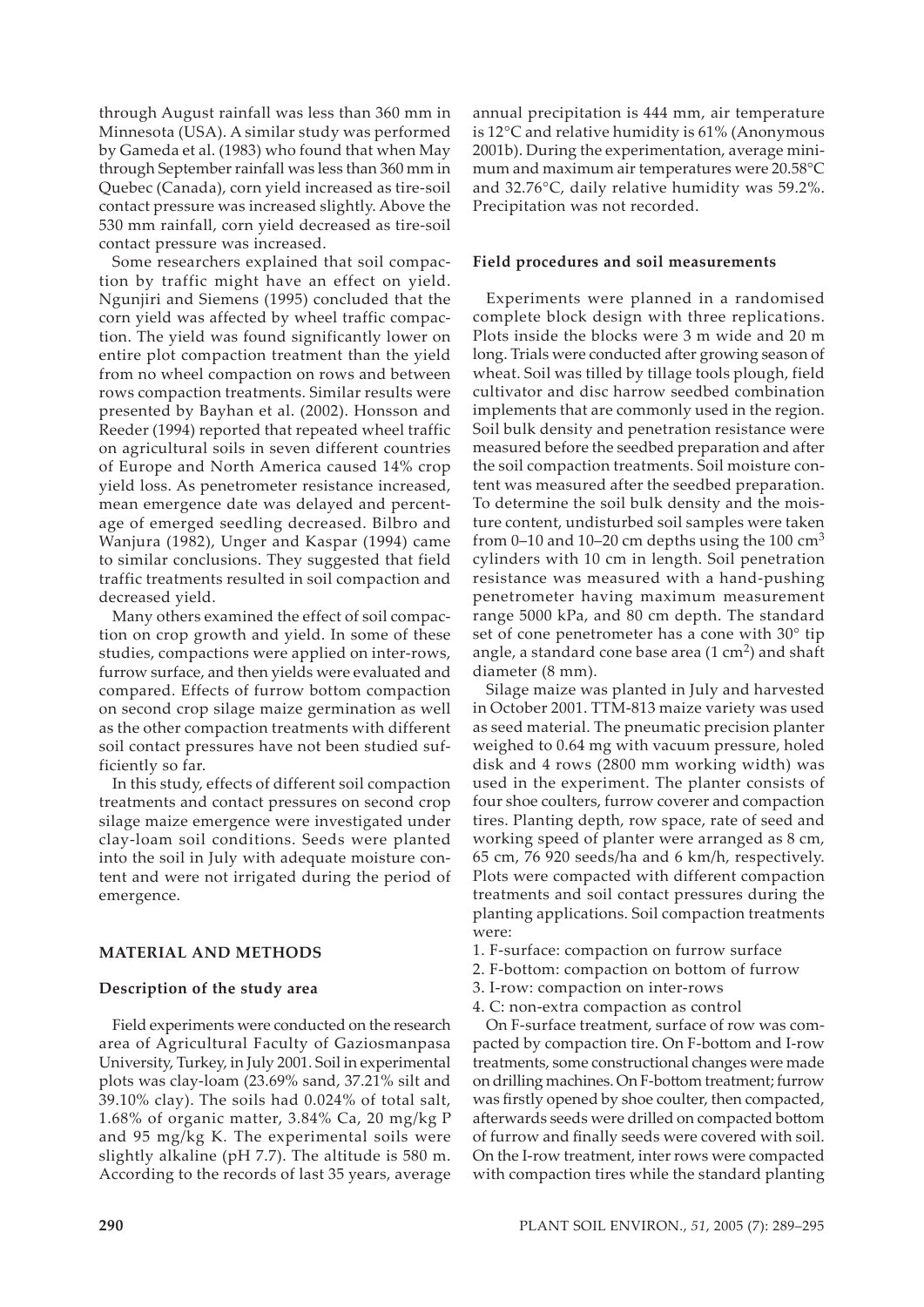applications were performed. Standard planting applications were also performed for control treatments by using the same planter with compaction tires without extra weights.

Three different soil compaction pressures were applied to each treatment plots, 0.025 MPa  $(P_1)$ , 0.051 MPa ( $P_2$ ) and 0.076 MPa ( $P_3$ ). To obtain different soil compaction pressures, the compaction tires were loaded with extra weights. Control plots were compacted with 0.0085 MPa by standard planter tire soil contact pressure. After the soil compaction trials, soil penetration resistance was measured and soil bulk density was determined in plots from the undisturbed soil samples. Soil bulk density was determined by cylinder method (Blake and Hartge 1986). Bulk density and gravimetric water content were measured on duplicate undisturbed samples in cylinders, after drying at 105°C for 24 h. Soil penetration resistance values were determined at depths 0–10 and 10–20 cm. Soil penetrometer measurements were made by pushing the penetrometer vertically into the soil at an aproximate speed of 2 cm/s (Eijkelkamp 1990).

Seedlings were counted several times during the emergence period in rows of plots. Mean emergence dates (MED) and percentage of emerged seedlings (PE) were calculated as follows (Bilbro and Wanjura 1982, Bayhan et al. 2002):

$$
MED = (N_1D_1 + N_2D_2 + ... + N_nD_n)/(N_1 + N_2 + N_3 + ... + N_n)
$$
\n(1)

where: N – the number of seed emerged since previous count

 $D$  – the number of days since planting

```
PE= [(total emerged seedlings/m)/(number 
of seeds planted/m)] \times100 (2)
```
#### **RESULTS AND DISCUSSION**

#### **Soil bulk density and penetration resistance**

After the soil compaction treatments, moisture content, bulk density and penetration resistance were determined. Average soil moisture content was found as 13.12% and 15.03% at 0–10 cm and 10–20 cm depths, respectively.

The results of analysis of variance (ANOVA) with effect of soil compaction treatments and soil contact pressures on soil bulk density and penetration resistance is shown in Table 1.

With the exception of effects of contact pressures on soil bulk density at 0–10 cm soil depth, soil bulk density and penetration resistance were affected significantly  $(P < 0.01)$  by soil compaction treatments and contact pressures (Table 1). The low, medium and high soil bulk density and penetration resistance mean values were obtained from F-bottom  $(1.23 \text{ mg/m}^3, 0.97 \text{ MPa})$ , I-row  $(1.28 \text{ mg/m}^3, 1.12 \text{ MPa})$ , and F-surface  $(1.37 \text{ mg/m}^3, 1.12 \text{ MPa})$ 1.44 MPa) treatments, respectively, for each contact pressure at 0–10 cm soil depth (Figure 1). I-row and F-bottom treatments gave statistically similar bulk density results. Soil bulk density and penetration resistance values increased with the soil contact pressures. The lowest mean values were obtained with  $P_1$  contact pressure and the maximum with  $P_3$  contact pressure. F-bottom treatment with  $P_1$  contact pressure resulted in lower mean soil bulk density and penetration resistance values (1.22 mg/m<sup>3</sup>, 0.77 MPa, respectively), and F-surface treatment with  $P<sub>3</sub>$  contact pressure gave highest values  $(1.43 \text{ mg/m}^3 \text{ and } 1.80 \text{ MPa}$ , respectively, Figure 1).

Soil bulk density and penetration resistance values increased with the soil depth. At the 10–20 cm soil depth, the low, medium and high soil bulk

|                 |                | Bulk density $(mg/m^3)$ |                  |              |                  | Penetration resistance (MPa) |                  |              |                  |
|-----------------|----------------|-------------------------|------------------|--------------|------------------|------------------------------|------------------|--------------|------------------|
|                 |                | $0-10$ cm               |                  | $10 - 20$ cm |                  | $0-10$ cm                    |                  | $10 - 20$ cm |                  |
| Source          | DF             | <b>MS</b>               | $F_{\text{cal}}$ | МS           | $F_{\text{cal}}$ | МS                           | $F_{\text{cal}}$ | МS           | $F_{\text{cal}}$ |
| <b>CT</b>       | $\overline{2}$ | 0.045                   | $17.22**$        | 0.050        | $19.62**$        | 0.534                        | $75.45**$        | 2.201        | 299.02**         |
| <b>SCP</b>      | 2              | 0.007                   | 2.54ns           | 0.018        | $6.94**$         | 0.588                        | 82.98**          | 1.688        | 229.28**         |
| $CT \times SCT$ | $\overline{4}$ | 0.001                   | 0.52ns           | 0.002        | $0.64$ ns        | 0.021                        | 2.90ns           | 0.106        | 14.34**          |
| Error           | 16             | 0.003                   |                  | 0.003        |                  | 0.007                        |                  | 0.007        |                  |

Table 1. The ANOVA of the effects of compaction treatments and contact pressures on soil bulk density and penetration resistance

*MS* – mean square, *DF* – degrees of freedom,  $F_{\text{cal}}$  – calculated *F*-ratio

CT – compaction treatment, SCP – soil contact pressure (MPa)

\* indicates significance at *P* < 0.05, \*\* indicates significance at *P* < 0.01, ns indicates not significant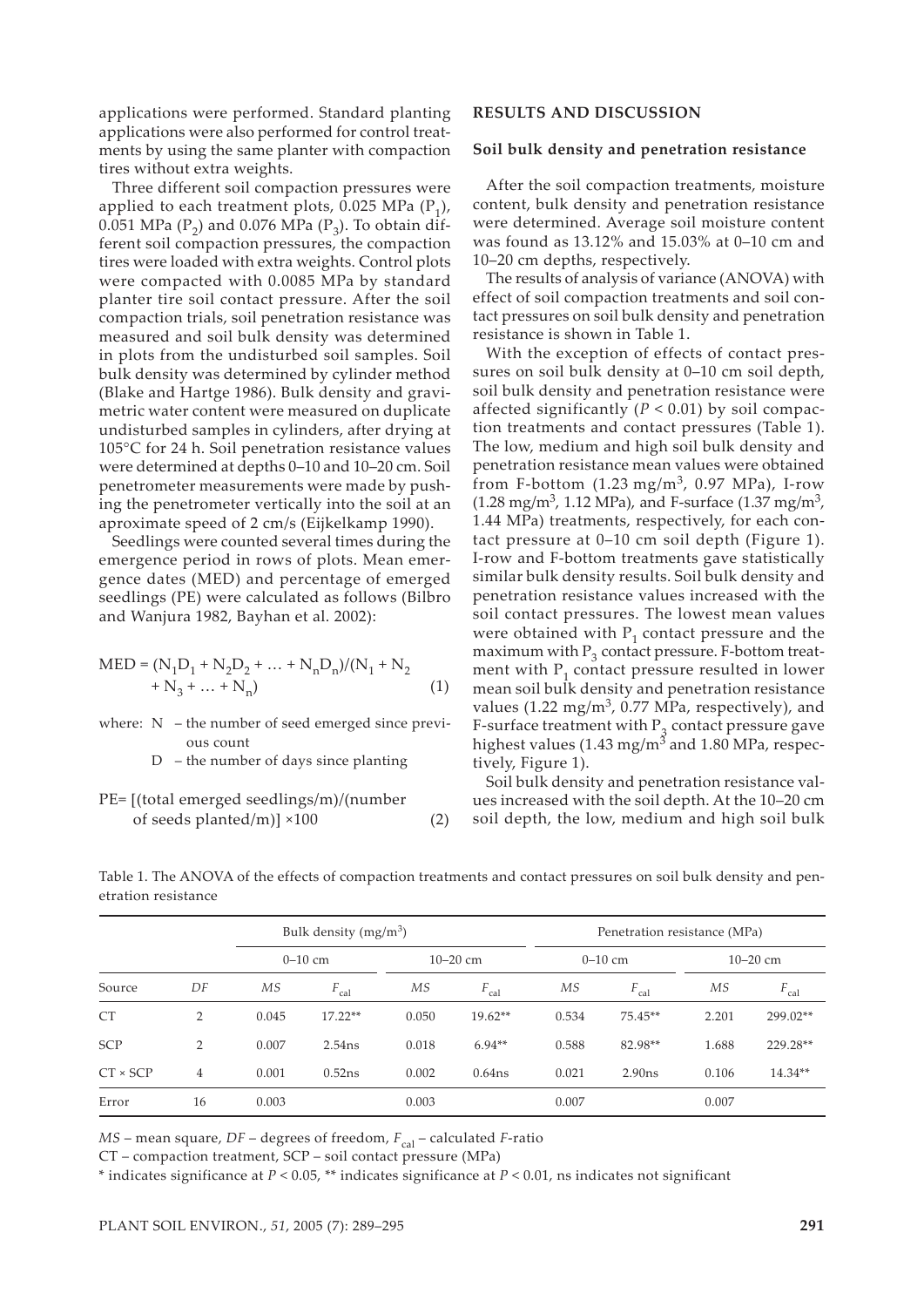

Figure 1. Soil bulk density and penetration resistance as affected by compaction treatment and contact pressure

density and penetration resistance mean values were obtained from I-row  $(1.33 \text{ mg/m}^3, 1.33 \text{ MPa})$ , F-surface  $(1.41 \text{ mg/m}^3, 1.84 \text{ MPa})$ , and F-bottom  $(1.48 \text{ mg/m}^3, 2.32 \text{ MPa})$  treatments, respectively, for each contact pressure (Figure 1). F-surface and F-bottom treatments resulted in statistically similar bulk density values. I-row treatment with  $P_1$  contact pressure gave lower soil bulk density and penetration resistance mean values  $(1.28 \text{ mg/m}^3, 1.07 \text{ MPa})$ , respectively), and F-bottom treatment with  $P_3$  contact pressure gave higher mean values  $(1.55 \text{ mg/m}^3)$ and 2.77 MPa respectively, Figure 1).

Soil bulk density and soil penetration resistance values in control (C) were 1.21 mg/m<sup>3</sup> and 0.800 MPa, respectively, at the 0–10 cm soil depth, and 1.29 mg/m<sup>3</sup>, 1.03 MPa, respectively, at the 10–20 cm soil depth.

These results suggested that soil compaction treatments and soil contact pressures might have a significant effect on soil bulk density and penetration resistance. Similar results were obtained by Bayhan et al. (2002) who reported that tractor wheel compaction treatments were found to increase penetration resistance. Average of soil penetration resistance in 0–20 cm depth was between 1.60 and 1.85 MPa. The penetrometer resistance and its effect on root growth and development was studied by Ishaq et al. (2001). In this study, penetration resistance over 1.0 MPa caused a beginning of a root growth reduction. Any resistance over 2.0 MPa can significantly reduce root growth and development (Oussible et al. 1992, Ishaq et al. 2001). The optimum soil bulk density for growth and yield was detected to be between 1.40 and 1.68 mg/m<sup>3</sup> (Czyż 2004) for spring barley, and varied from 1.55 mg/m3 to 1.77 mg/m3 for pea roots at different field water capacity and soil textures (Pabin et al. 1998). In the present study, 0.025 MPa  $(P_1)$  soil contact pressure caused less than 1.10 MPa penetration resistance and 1.33 mg/m<sup>3</sup> soil bulk density at the 0–10 cm soil depth, and less than 1.70 MPa penetration resistance and 1.43 mg/m<sup>3</sup> soil bulk density at the 10–20 cm soil depth, within the compaction treatments. The highest percentage of emerged seedlings was obtained with  $P_1$ (Figure 2).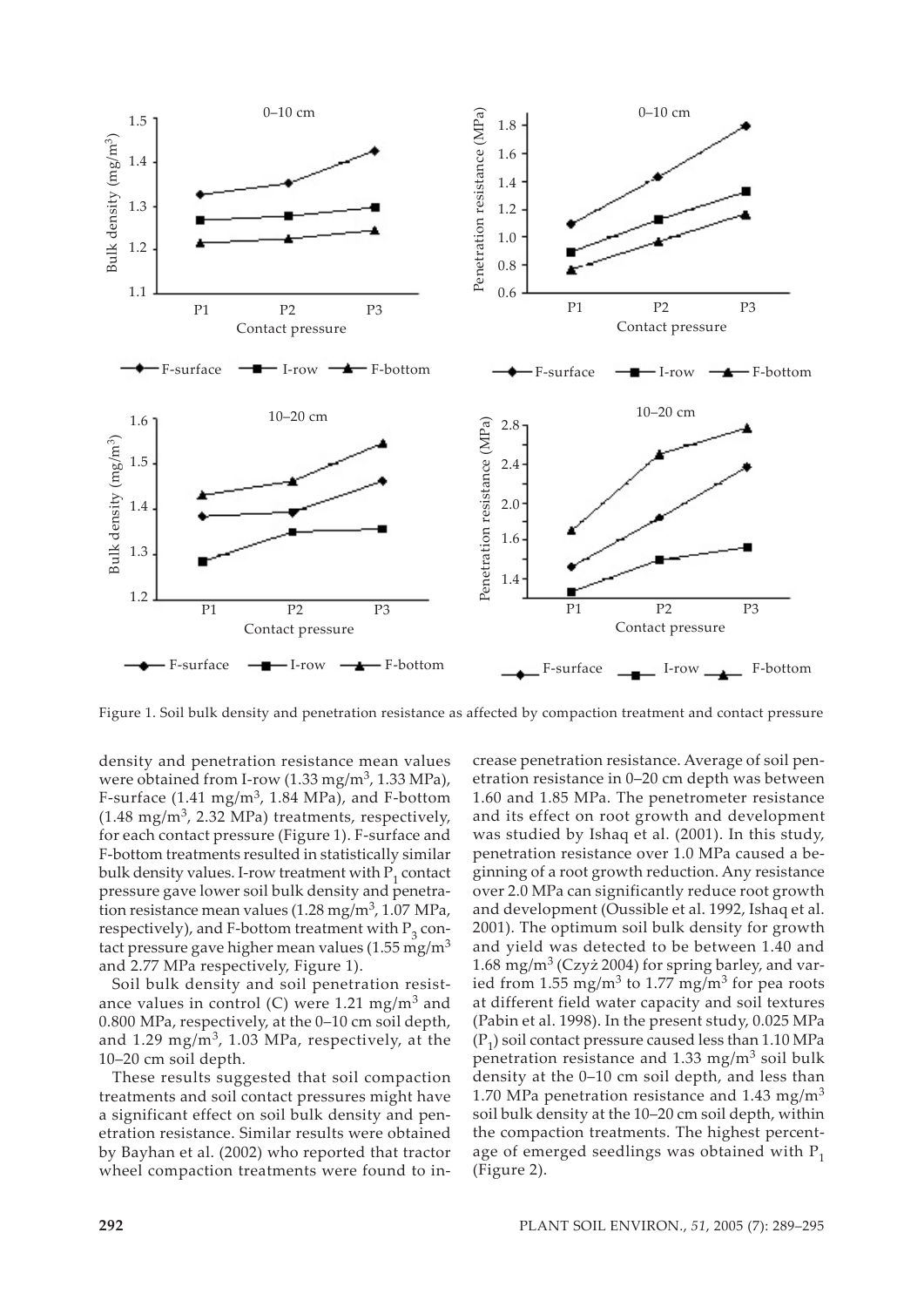|                 |                |       | <b>MED</b> | PE       |                  |  |
|-----------------|----------------|-------|------------|----------|------------------|--|
| Source          | DF             | МS    | F<br>cal   | МS       | $F_{\text{cal}}$ |  |
| CT              | $\overline{2}$ | 0.030 | 59.86**    | 1158.063 | 293.08**         |  |
| SCP             | $\overline{2}$ | 0.001 | $1.79$ ns  | 33.373   | $8.45**$         |  |
| $CT \times SCT$ | 4              | 0.002 | $3.74**$   | 25.677   | $6.50**$         |  |
| Error           | 16             | 0.001 |            | 3.59     |                  |  |

Table 2. The ANOVA of the effects of compaction treatments and soil contact pressures on mean emergence dates (MED) and percentage of emerged seedlings (PE)

CT – compaction treatments, SCP – soil contact pressure

\* indicates significance at *P* < 0.05, \*\* indicates significance at *P* < 0.01, ns indicates not significant

#### **Mean emergence dates and percentage of emerged seedlings**

The results of analysis of variance with effects of soil compaction treatments and soil contact pressures on mean emergence dates and percentage of emerged seedlings are shown in Table 2. The effects of soil compaction treatment and compaction treatment vs. soil contact pressure interactions on mean emerged days (MED) were significant. Soil contact pressures were not significant on MED (Table 2). The mean MED were 2.15 (F-surface), 12.16 (I-row), and 12.23 days (F-bottom) for each contact pressure. F-bottom treatment delayed the mean emerged days (Figure 2). F-surface and I-rows compaction treatments gave statistically similar results. The MED in control (C) was 12.14 days.

The compaction treatments, soil contact pressures and also compaction treatment vs. compaction pressure interactions significantly affected the percentage of emerged seedlings (PE) (Table 2). The mean PE values varied from 57.99 (F-surface) to 72.22 (I-row) and 80.41% (F-bottom), for each contact pressure (Figure 2). The  $P_3$  compaction pressure resulted in the lowest PE result (52.63%) in F-surface treatment. Compaction on F-bottom treatment increased PE values. F-bottom treatment with  $P_1$  compaction pressure resulted in the highest PE result (81.58%; Figure 2).

Compacting the soil on the seedbed with contact pressure up to 0.025 MPa, then covering the furrow by loosened soils, resulted in PE increase from 69 to 81.58% in a clay-loam soil with 13.12% moisture content. F-surface and I-row compaction treatments were not recommended for PE. These results may be used for further planning of planting applications of silage maize seeds at similar conditions, and for designing the shoe coulters and planters for improving the seedlings emergence at insufficient soil water contents.

In this research, mean emergence dates (MED) and percentage of emerged seedlings (PE) were signifi-



Figure 2. Values of mean emerged dates (MED) and percentage of emerged seedlings (PE) as affected by compaction treatments and compaction pressures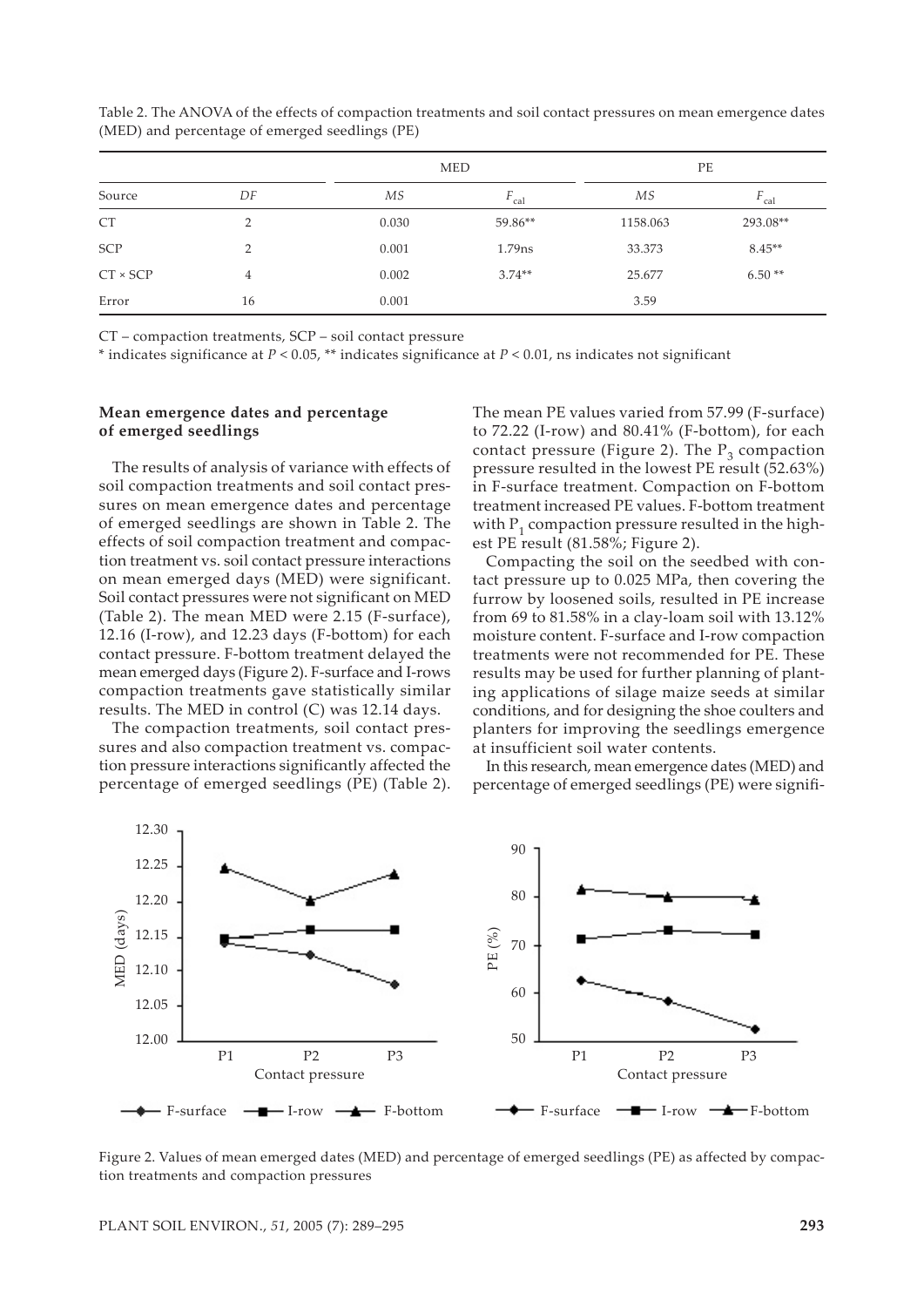cantly affected (*P* < 0.01) by compaction treatments. Similar results were obtained by Bayhan et al. (2002) who reported that tractor compaction treatments affected significantly  $(P < 0.01)$  the MED and PE. PE values declined with an increasing penetration resistance (Bilbro and Wanjura 1982).

To conclude, soil compaction treatments and contact pressures affected soil bulk density and penetration resistance. PE was affected significantly with soil compaction treatments and soil contact pressures. Percentage of emerged seedlings increased as soil contact pressure was increased slightly. The highest PE mean value (81.58%) was obtained with 0.025 MPa contact pressure in F-bottom compaction treatment; the control treatment gave the 69% mean value of this treatment.

## **REFERENCES**

- Anonymous (2001a): Agricultural structure and production in 1999. Turkish Statistics Institute, Ankara.
- Anonymous (2001b): Meteorological records. Agricultural Research Institute. Tokat, Turkey.
- Bayhan Y., Kayisoglu B., Gonulol E. (2002): Effects of soil compaction on sunflower growth. Soil and Tillage Research, *68*: 31–38.
- Bicki T.J., Siemens J.C. (1991): Crop response to wheel traffic soil compaction. Transaction of the ASAE, *34*: 909–913.
- Bilbro J.D., Wanjura D.F. (1982): Soil crusts and cotton emergence relationships. Transaction of the ASAE, *25*: 1484–1487.
- Birkás M., Szalai T., Gyuricza C., Gecse M., Bordás K. (2002): Effects of disk tillage on soil condition, crop yield and weed infestation. Rostlinná Výroba, *48*: 20–26.
- Blake G.R., Hartge K.H. (1986): Bulk density. In: Klute A. (ed.): Methods of soil analysis. Part 1. Physical and mineralogical methods. Agronomy Monograph No. 9, 2nd ed. SSSA, Madison, WI: 363–375.
- Czyż E.A. (2004): Effects of traffic on soil aeration, bulk density and growth of spring barley. Soil and Tillage Research, (submitted).
- Eijkelkamp (1990): Equipment for soil research. Eijkelkamp Co., Netherland.
- Gameda S., Raghavan G.S.V., Theriult R., McKyes E. (1983): Effects of subsoil compaction on corn production. ASAE Paper No. 83: 1043. ASAE, 2950 Niles Rd., St. Joseph, MI 49085-9659 USA.
- Honsson I., Reeder R.C. (1994): Subsoil compaction by vehicles with high axle. Load-extent, persistence and crop response. Soil Tillage Research, *29*: 277–304.
- Husnjak S., Filipović D., Košutić S. (2002): Influence of different tillage systems on soil physical properties and crop yield. Rostlinná Výroba, *48*: 249–254.
- Ishaq M., Ibrahim M., Hassan A., Saaed M., Lal R. (2001): Subsoil compaction effects on crops in Punjab, Pakistan. II. Root growth and nutrient uptake of wheat and sorghum. Soil Tillage Research, *59*: 57–65.
- Khalilian A., Hood C.E., Palmer J.H., Garner T.H., Bathke G.R. (1991): Soil compaction and crop response to wheat/soybean interseeding. Transaction of the ASAE, *34*: 2299–2303.
- Ngunjiri G.M.N., Siemens J.C. (1995): Wheel traffic effects on corn growth. Transaction of the ASAE, *38*: 691–699.
- Oussible M., Crookston P.K., Larson W.E. (1992): Subsurface compaction reduces the root shoot growth and grain yield of wheat. Agronomy Journal, *84*: 34–38.
- Pabin J., Lipiec J., Włodek S., Biskupski A., Kaus A. (1998): Critical soil bulk density and strength for pea seedling root growth as related to other soil factors. Soil and Tillage Research, *46*: 203–208.
- Radford B.J., Yule D.F., McGarry D., Playford C. (2001): Crop responses to applied soil compaction and to compaction repair treatments. Soil and Tillage Research, *61*: 157–166.
- Swan J.B., Moncrief J.F., Voorhees W.B. (1987): Soil compaction; causes, effects and control. University of Minnesota, Agricultural Bulletin No. 3115, St. Paul, USA.
- Unger P.W., Kaspar T.C. (1994): Soil compaction and root growth. Agronomy Journal, *86*: 759–766.
- Voorhees W.B., Nelson W.W., Randall G.W. (1986): Extent and persistence of subsoil compaction caused by heavy axle loads. Soil Science Society of American Journal, *50*: 428–433.

Received on June 7, 2004

## **ABSTRACT**

## **Vliv různého utužení půdy a kontaktních tlaků na vzcházení silážní kukuřice (***Zea mays* **L.)**

Utužení půdy způsobené mechanickými silami ovlivňuje vegetativní i generativní růst rostlin. V polním pokusu byl studován vliv různých způsobů utužení půdy a různých kontaktních tlaků na objemovou hmotnost půdy, penetrační odpor půdy a vzcházení silážní kukuřice v jílovitohlinité půdě. Různé utužení půdy bylo aplikováno během setí takto: utužení na povrchu brázdy (varianta F-surface), utužení na dně brázdy (F-bottom) a utužení v meziřádku (I-row); jako kontrola (C) bylo použito ošetření bez zvýšeného utužení půdy. Použité kontaktní tlaky na půdu byly